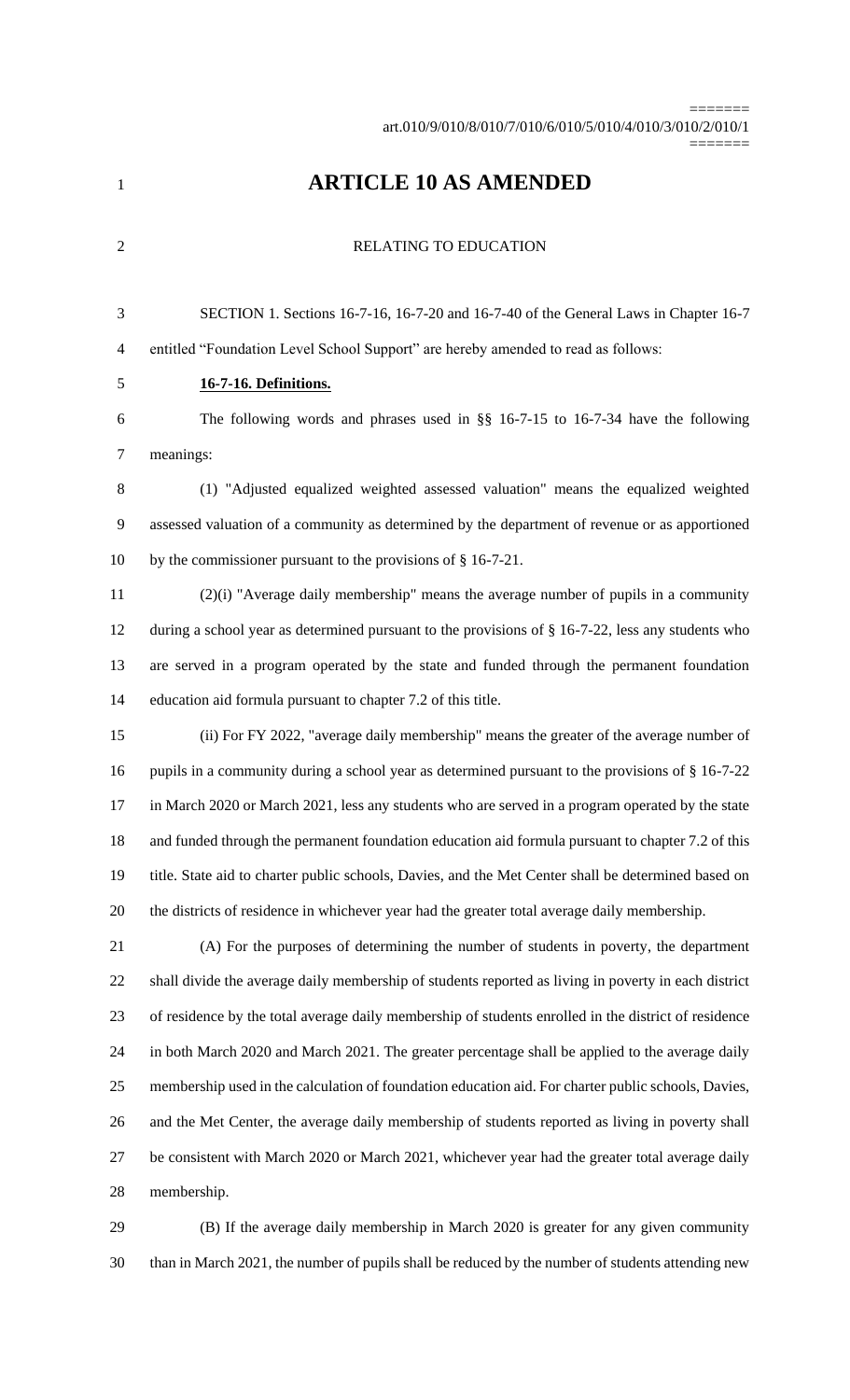or expanding charter schools in FY 2022.

| $\overline{2}$ | (iii) For FY 2023, "average daily membership" means the greater of the average number                    |
|----------------|----------------------------------------------------------------------------------------------------------|
| 3              | of pupils in a community during a school year as determined pursuant to the provisions of $\S$ 16-7-     |
| 4              | 22 in March 2020, March 2021 or March 2022, less any students who are served in a program                |
| 5              | operated by the state and funded through the permanent foundation education aid formula pursuant         |
| 6              | to chapter 7.2 of this title. State aid to charter public schools, Davies, and the Met Center shall be   |
| 7              | determined based on the districts of residence in whichever year had the greater total average daily     |
| 8              | membership.                                                                                              |
| 9              | (A) For the purposes of determining the number of students in poverty, the department                    |
| 10             | shall divide the average daily membership of students reported as living in poverty in each district     |
| 11             | of residence by the total average daily membership of students enrolled in the district of residence     |
| 12             | in March 2020, March 2021 and March 2022. The greater percentage shall be applied to the average         |
| 13             | daily membership used in the calculation of foundation education aid. For charter public schools,        |
| 14             | Davies, and the Met Center, the average daily membership of students reported as living in poverty       |
| 15             | shall be consistent with March 2020, March 2021 or March 2022, whichever year had the greater            |
| 16             | total average daily membership.                                                                          |
| 17             | (B) If the average daily membership in March 2020 is greater for any given community                     |
| 18             | than in March 2021 and March 2022, the number of pupils shall be reduced by the number of                |
| 19             | students attending new or expanding charter schools in FY 2022 and FY 2023.                              |
| 20             | (C) If the average daily membership in March 2021 is greater for any given community                     |
| 21             | than in March 2022, the number of pupils shall be reduced by the number of students attending new        |
| 22             | or expanding charter schools in FY 2023.                                                                 |
| 23             | (iv) Notwithstanding subsection (2)(iii) above, for FY 2023 only, for any local education                |
| 24             | agency in which the calculation of aid under subsection $(2)(i)$ of this section and § 16-7-20(a) would  |
| 25             | be greater than the calculation of aid under subsection $(2)(iii)$ of this section, such local education |
| 26             | agency shall receive an additional appropriation equivalent to twenty percent (20%) of the               |
| 27             | difference in aid that would have been received under subsection $(2)(i)$ of this section. The           |
| 28             | additional appropriation shall be as follows:                                                            |
| 29             | <b>Barrington -\$302,169</b>                                                                             |
| 30             | East Greenwich - \$148,478                                                                               |
| 31             | Exeter - \$106,335                                                                                       |
| 32             | North Smithfield - \$30,508                                                                              |
| 33             | Richmond - \$502                                                                                         |
| 34             | Smithfield - \$75,374                                                                                    |
|                |                                                                                                          |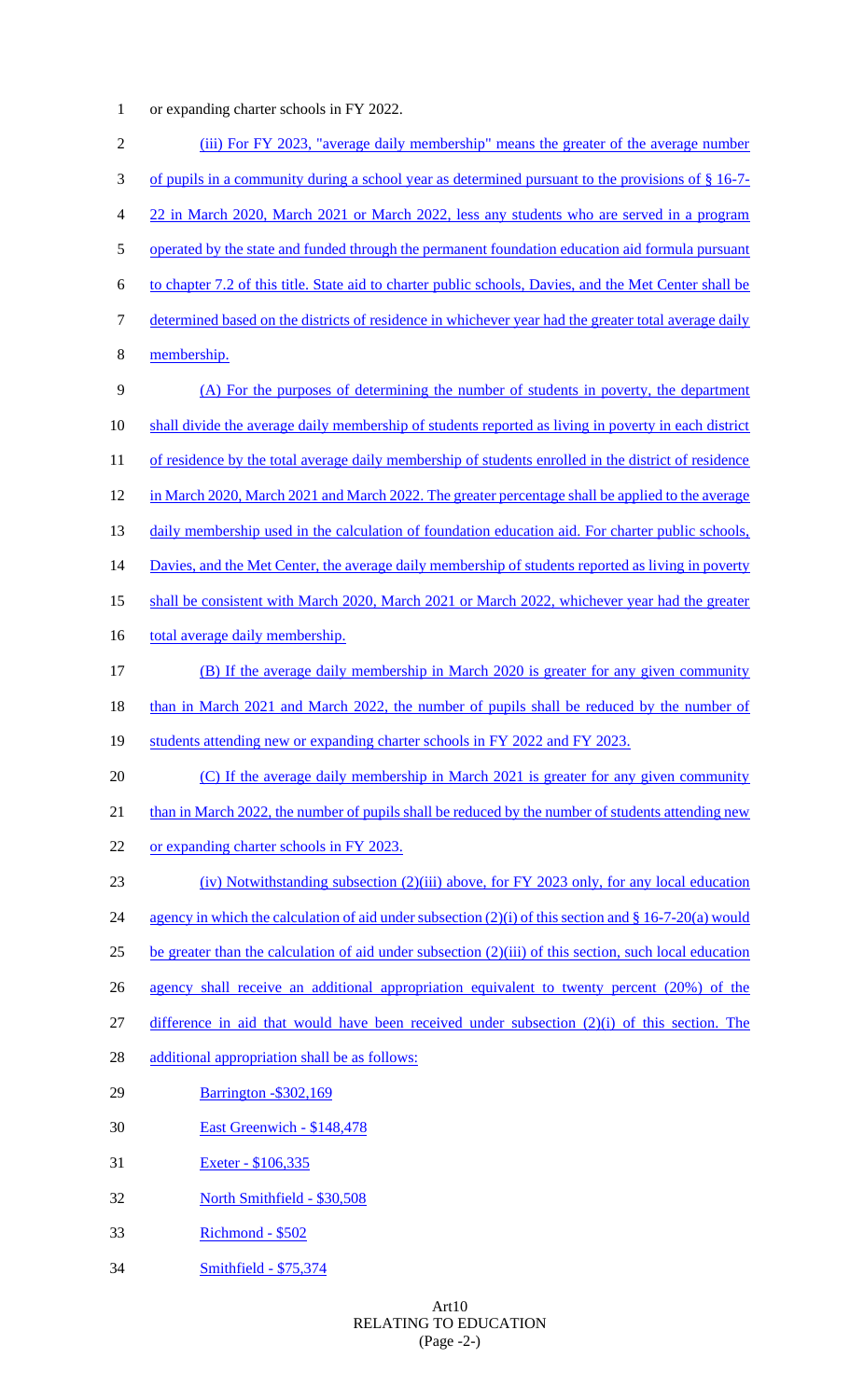- 1 Beacon Charter School -\$22,731
- Blackstone Academy \$11,212
- Village Green Charter School \$1,073
- Davies Career and Technical School \$2,808

 (3) "Basic education program" means the cost of education of resident pupils in grades twelve (12) and below in average daily membership for the reference year as determined by the mandated minimum program level.

 (4) "Certified personnel" means all persons who are required to hold certificates issued by or under the authority of the council on elementary and secondary education.

 (5) "Community" means any city, town, or regional school district established pursuant to law and/or the department of children, youth and families; provided, however, that the department of children, youth and families shall not have those administrative responsibilities and obligations as set forth in chapter 2 of this title; provided, however, that the member towns of the Chariho regional high school district, created by P.L. 1958, ch. 55 as amended, shall constitute separate and individual communities for the purpose of determining and distributing the foundation level school support including state aid for noncapital excess expenses for the special education of children with disabilities provided for in § 16-24-6 for all grades financed in whole or in part by the towns irrespective of any regionalization and any school operated by the state department of elementary and secondary education.

 (6) "Department of children, youth and families" means that department created pursuant to chapter 72 of title 42. For purposes of this section, §§ 16-7-20, 16-24-2, and 42-72-5(b)(22), "children" means those children who are placed, assigned, or otherwise accommodated for residence by the department of children, youth and families in a state operated or supported community residence licensed by a state agency and the residence operates an educational program approved by the department of elementary and secondary education.

 (7) "Equalized weighted assessed valuation" means the equalized weighted assessed valuation for a community as determined by the division of property valuation pursuant to the provisions of § 16-7-21.

 (8) "Full time equivalency students" means the time spent in a particular activity divided by the amount of time in a normal school day.

 (9) "Incentive entitlement" means the sum payable to a local school district under the formula used.

 (10) "Mandated minimum program level" means the amount that shall be spent by a community for every pupil in average daily membership as determined pursuant to the provisions

### Art10 RELATING TO EDUCATION (Page -3-)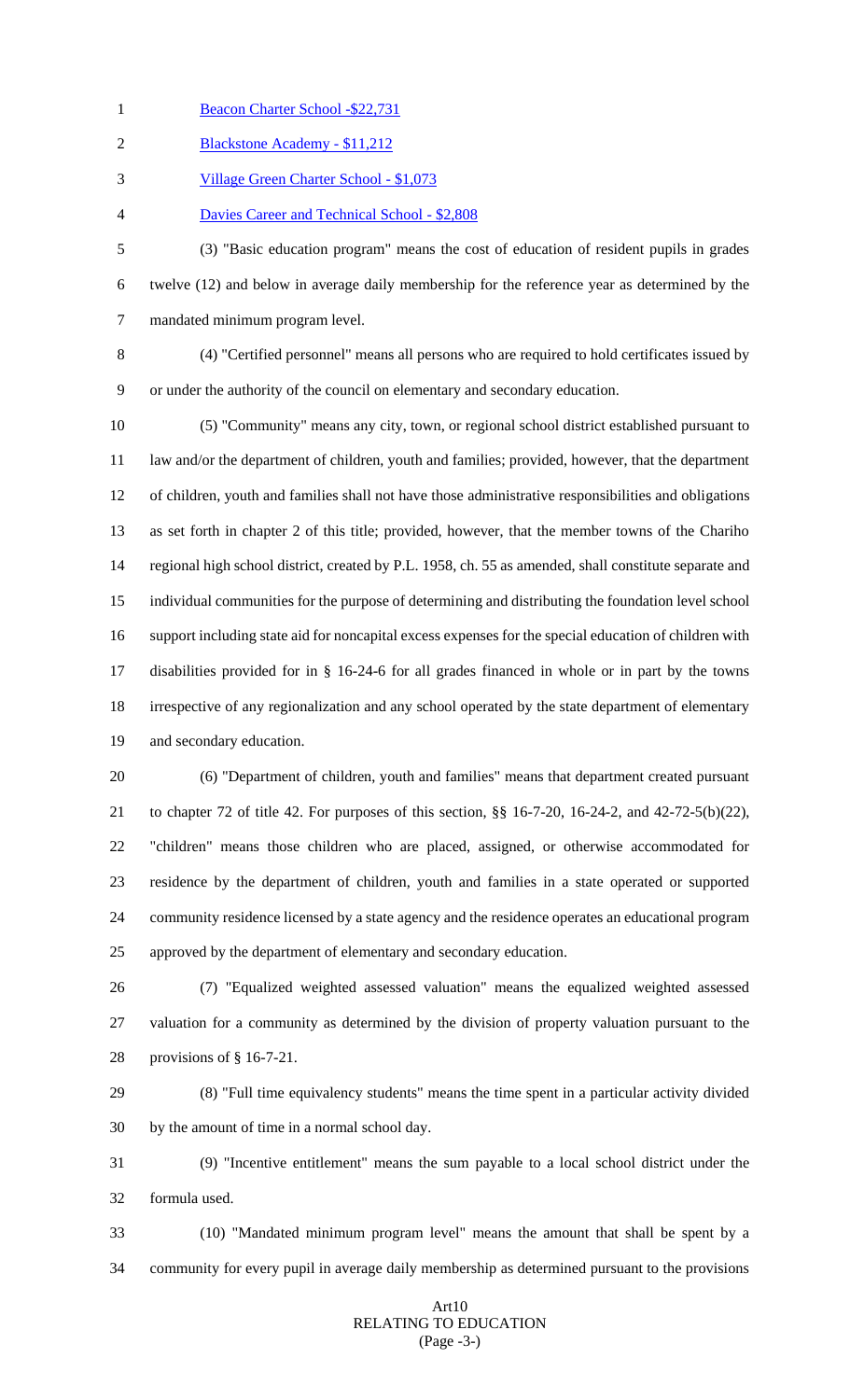of § 16-7-18.

 (11) "Reference year" means the next year prior to the school year immediately preceding that in which the aid is to be paid. For the purposes of calculating the permanent foundation education formula aid as described in § 16-7.2-3, the reference date shall be one year prior to the year in which aid is paid. (12) "Regularly employed" and "service" as applied to certified personnel have the same meaning as defined in chapter 16 of this title. **16-7-20. Determination of state's share.** (a) For each community the state's share shall be computed as follows: Let R=state share ratio for the community. v=adjusted equalized weighted assessed valuation for the community, as defined in § 16- 7-21(3). V=sum of the values of v for all communities. m=average daily membership of pupils in the community as defined in § 16-7-22(3). M=total average daily membership of pupils in the state. E=approved reimbursable expenditures for the community for the reference year minus the excess costs of special education, tuitions, federal and state receipts, and other income. Then the state share entitlement for the community shall be RE where R = 1 − 0.5vM/(Vm) through June 30, 2011, and R = 1 − 0.475 vM/(Vm) beginning on 20 July 1, 2011 and thereafter. Except that in no case shall R be less than zero percent (0%). (b) Whenever any funds are appropriated for educational purposes, the funds shall be used for educational purposes only and all state funds appropriated for educational purposes must be used to supplement any and all money allocated by a city or town for educational purposes and in no event shall state funds be used to supplant, directly or indirectly, any money allocated by a city or town for educational purposes. The courts of this state shall enforce this section by writ of mandamus. (c) Notwithstanding the calculations in subsection (a), the hospital school at the Hasbro Children's Hospital shall be reimbursed one hundred percent (100%) of all expenditures approved by the council on elementary and secondary education in accordance with currently existing rules and regulations for administering state aid, and subject to annual appropriations by the general assembly including, but not limited to, expenditures for educational personnel, supplies, and materials in the prior fiscal year. (d) In the event the computation of the state's share for any local education agency as outlined in subsection (a) is determined to have been calculated incorrectly after the state budget

### Art10 RELATING TO EDUCATION (Page -4-)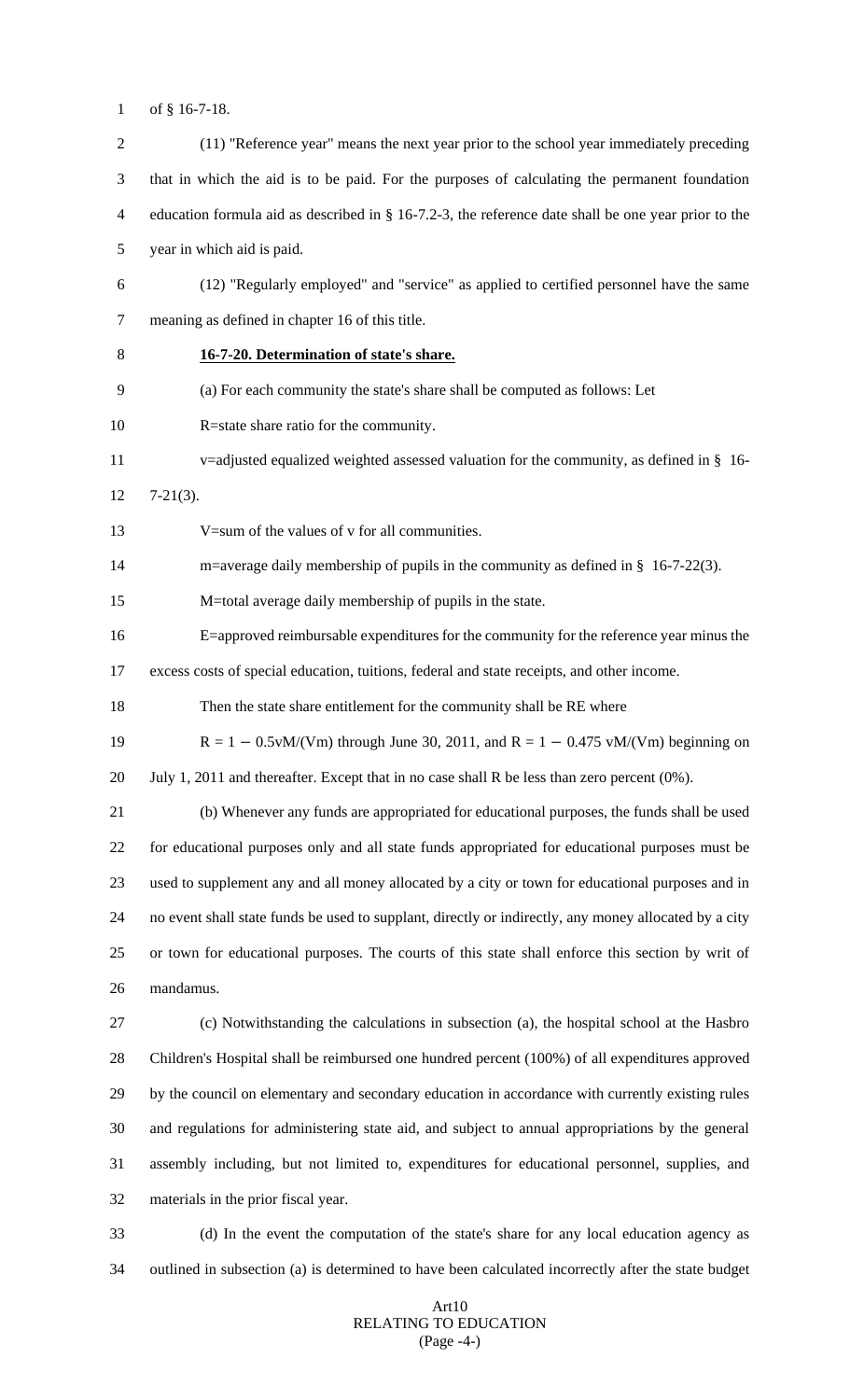for that fiscal year has been enacted, the commissioner of elementary and secondary education shall notify affected local education agencies, the senate president, and the speaker of the house within fifteen (15) days of the determination.

 (e) Realignment of aid payments to the affected local education agencies pursuant to subsection (d) shall occur in the following fiscal year:

(1) If the determination shows aid is underpaid to the local education agency, any amounts

owed shall be paid in equal monthly installments.

 (2) If the determination shows aid was overpaid, the department of elementary and secondary education shall recapture some amount of the aid from the overpaid local education agency. The amount to be withheld shall be equal to the amount of the overpayment prorated to the number of full months remaining in the fiscal year when the notification required in subsection (d) was made.

- (f) The above notwithstanding, in no event shall the total paid to a local education agency in the 2023 fiscal year pursuant to subsection (a), above, be reduced as a result of the
- implementation of subsection (e), above; provided, however, that for the 2022 fiscal year, the full
- 16 amount of any payment due to an underpayment and realignment under subsection (e)(1), above,
- 17 shall be made for fiscal year 2022.
- (g) Data used for the calculation of the FY 2022 state share ratio shall also be used for the
- 19 calculation of the FY 2023 state share ratio.
- **16-7-40. Increased school housing ratio.**
- (a)(1) In the case of regional school districts, the school housing aid ratio shall be increased by two percent (2%) for each grade so consolidated.

 (2) Regional school districts undertaking renovation project(s) shall receive an increased share ratio of four percent (4%) for those specific project(s) only, in addition to the combined share ratio calculated in § 16-7-39 and this subsection.

 (b) In the case of projects undertaken by districts specifically for the purposes of school safety and security, the school housing aid share ratio shall be increased by five percent (5%) for these specific projects only, in the calculation of school housing aid. The increased share ratio shall continue to be applied for as long as the project(s) receives state housing aid. In order to qualify for the increased share ratio, seventy-five percent (75%) of the project costs must be specifically directed to school safety and security measures. The council on elementary and secondary education shall promulgate rules and regulations for the administration and operation of this section.

(c) For purposes of addressing health and safety deficiencies as defined by the school

### Art10 RELATING TO EDUCATION (Page -5-)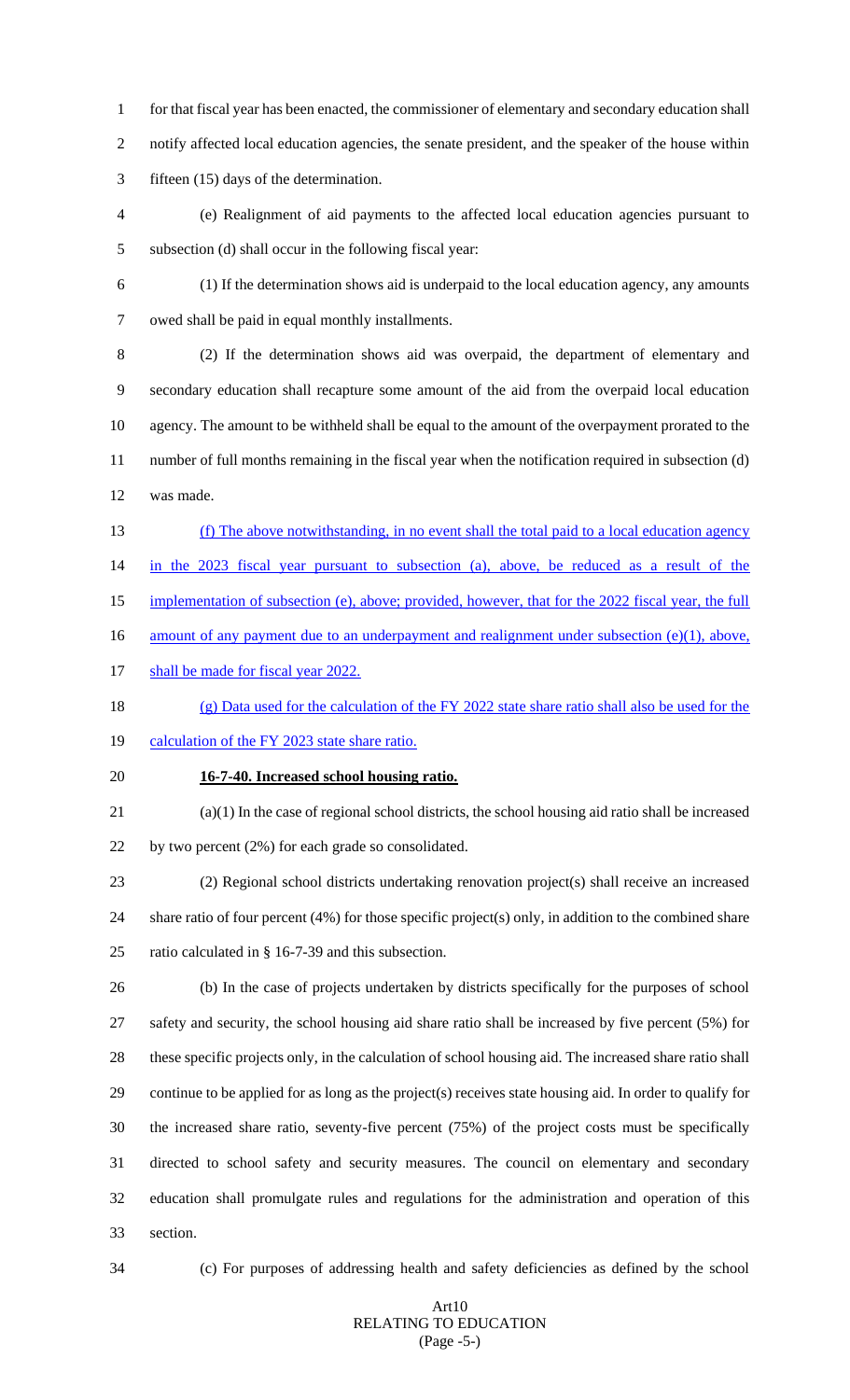building authority, including the remediation of hazardous materials, the school housing aid ratio 2 shall be increased by five percent (5%) so long as the construction of the project commences by 3 December 30, 2022 2023, is completed by December 30, 2027 2028, and a two hundred fifty million dollar (\$250,000,000) general obligation bond is approved on the November 2018 ballot. In order to qualify for the increased share ratio, twenty-five percent (25%) of the project costs or a minimum of five hundred thousand dollars (\$500,000) must be specifically directed to this purpose. (d) For purposes of educational enhancement, including projects devoted to the enhancement of early childhood education and career and technical education, the school housing aid ratio shall be increased by five percent (5%) so long as construction of the project commences 10 by December 30, 2022 2023, is completed by December 30, 2027 2028, and a two hundred fifty million dollar (\$250,000,000) general obligation bond is approved on the November 2018 ballot. In order to qualify for the increased share ratio, twenty-five percent (25%) of the project costs or a minimum of five hundred thousand dollars (\$500,000) must be specifically directed to these purposes.

 (e) For replacement of a facility that has a facilities condition index of sixty-five percent (65%) or higher, the school housing ratio shall be increased by five percent (5%) so long as construction of the project commences by December 30, 2023, is completed by December 30, 2028, does not receive a bonus pursuant to subsection (f) or subsection (g), and a two hundred fifty million dollar (\$250,000,000) general obligation bond is approved on the November 2018 ballot. In order to qualify for the increased share ratio, twenty-five percent (25%) of the project costs or a minimum of five hundred thousand dollars (\$500,000) must be specifically directed to this purpose.

 (f) For any new construction or renovation that increases the functional utilization of any facility from less than sixty percent (60%) to more than eighty percent (80%), including the consolidation of school buildings within or across districts, the school housing aid ratio shall be increased by five percent (5%) so long as construction of the project commences by December 30, 2023, is completed by December 30, 2028, and a two hundred fifty million dollar (\$250,000,000) general obligation bond is approved on the November 2018 ballot. In order to qualify for the increased share ratio, twenty-five percent (25%) of the project costs or a minimum of five hundred thousand dollars (\$500,000) must be specifically directed to this purpose.

 (g) For any new construction or renovation that decreases the functional utilization of any facility from more than one hundred twenty percent (120%) to between eighty-five percent (85%) to one hundred five percent (105%), the school housing ratio shall be increased by five percent (5%) so long as construction of the project commences by December 30, 2023, is completed by December 30, 2028, and a two hundred fifty million dollar (\$250,000,000) general obligation bond

## Art10 RELATING TO EDUCATION (Page -6-)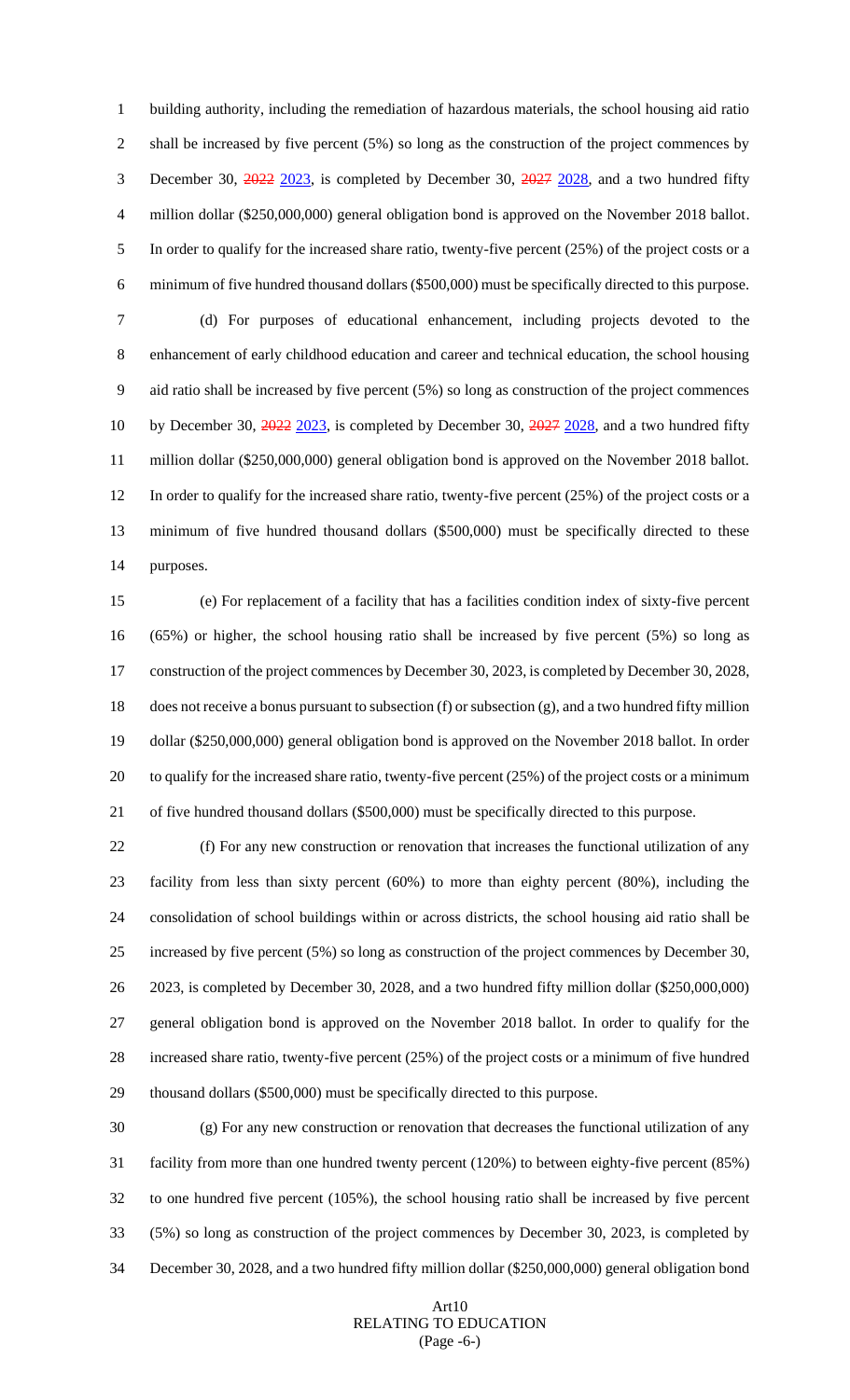is approved on the November 2018 ballot. In order to qualify for the increased share ratio, twenty- five percent (25%) of the project costs or a minimum of five hundred thousand dollars (\$500,000) must be specifically directed to this purpose.

 (h) For consolidation of two (2) or more school buildings, within or across districts into one school building, the school housing aid ratio shall be increased by five percent (5%) so long as construction of the project commences by December 30, 2023, is completed by December 30, 2028, a two hundred fifty million dollar (\$250,000,000) general obligation bond is approved on the November 2018 ballot, and does not receive a bonus pursuant to subsection (f) or subsection (g). In order to qualify for the increased share ratio, twenty-five percent (25%) of the project costs or a minimum of five hundred thousand dollars (\$500,000) must be specifically directed to this purpose. (i) Any regionalized and/or non-regionalized school district receiving an increased share ratio for a project approved prior to July 1, 2018, shall continue to receive the increased share ratio

for as long as the project receives state housing aid.

 SECTION 2. Section 16-7.2-3 of the General Laws in Chapter 16-7.2 entitled "The Education Equity and Property Tax Relief Act" is hereby amended to read as follows:

# **16-7.2-3. Permanent foundation education aid established.**

 (a) Beginning in the 2012 fiscal year, the following foundation education-aid formula shall take effect. The foundation education aid for each district shall be the sum of the core instruction amount in subdivision (a)(1) and the amount to support high-need students in subdivision (a)(2), which shall be multiplied by the district state-share ratio calculated pursuant to § 16-7.2-4 to determine the foundation aid.

 (1) The core-instruction amount shall be an amount equal to a statewide, per-pupil core- instruction amount as established by the department of elementary and secondary education, derived from the average of northeast regional expenditure data for the states of Rhode Island, Massachusetts, Connecticut, and New Hampshire from the National Center for Education Statistics (NCES) that will adequately fund the student instructional needs as described in the basic education program and multiplied by the district average daily membership as defined in § 16-7-22. Expenditure data in the following categories: instruction and support services for students, instruction, general administration, school administration, and other support services from the National Public Education Financial Survey, as published by NCES, and enrollment data from the Common Core of Data, also published by NCES, will be used when determining the core- instruction amount. The core-instruction amount will be updated annually. For the purpose of calculating this formula, school districts' resident average daily membership shall exclude charter school and state-operated school students.

# Art10 RELATING TO EDUCATION (Page -7-)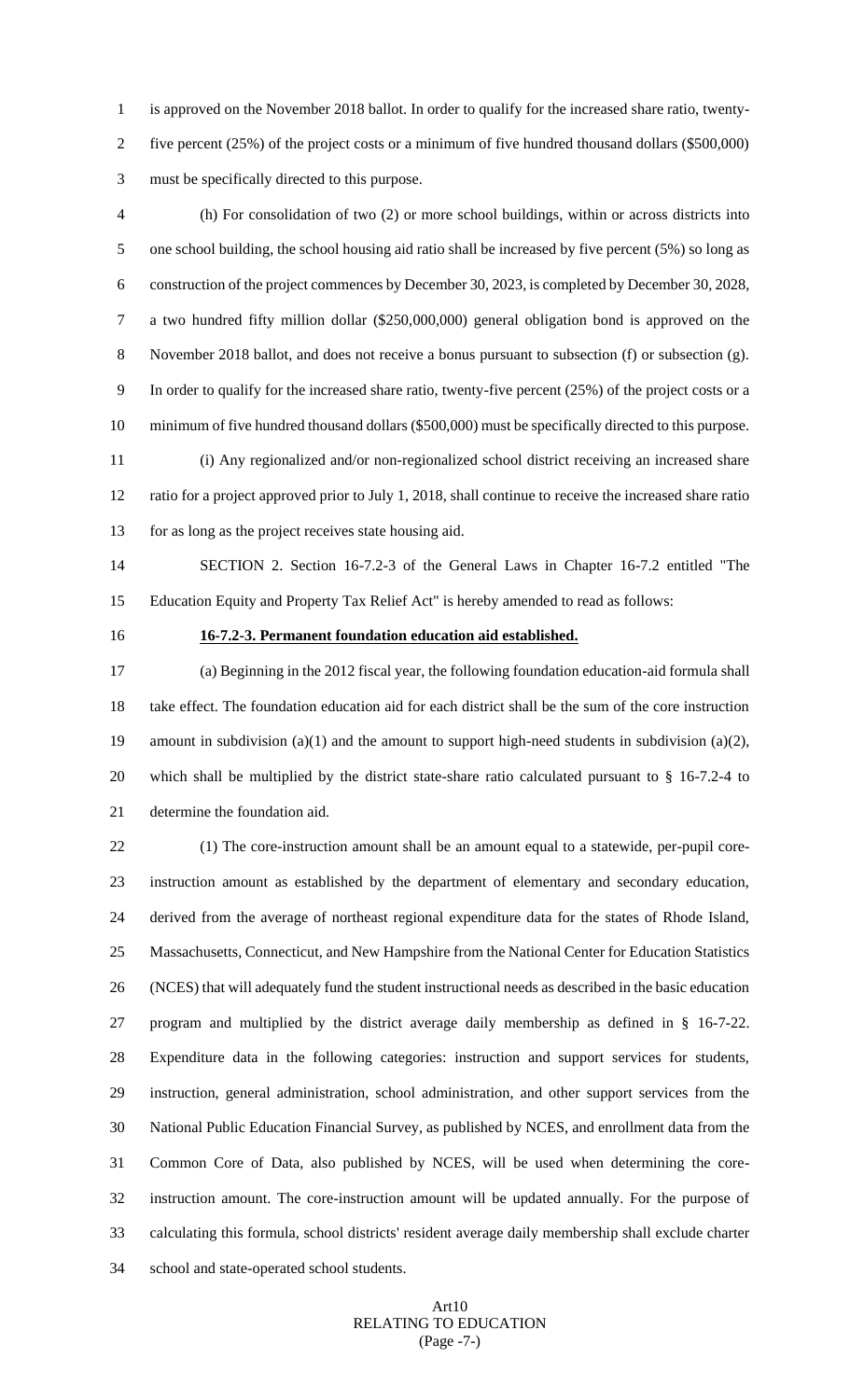(2) The amount to support high-need students beyond the core-instruction amount shall be determined by multiplying a student success factor of forty percent (40%) by the core instruction per-pupil amount described in subdivision (a)(1) and applying that amount for each resident child whose family income is at or below one hundred eighty-five percent (185%) of federal poverty 5 guidelines, hereinafter referred to as "poverty status." By October 1, 2022, as part of its budget submission pursuant to § 35-3-4 relative to state fiscal year 2024 and thereafter, the department of elementary and secondary education shall develop and utilize a poverty measure that in the 8 department's assessment most accurately serves as a proxy for the poverty status referenced in this subsection and does not rely on the administration of school nutrition programs. The department shall utilize this measure in calculations pursuant to this subsection related to the application of the 11 student success factor, in calculations pursuant to § 16-7.2-4 related to the calculation of the state 12 share ratio, and in the formulation of estimates pursuant to subsection (b) below. The department 13 may also include any recommendations which seek to mitigate any disruptions associated with the 14 implementation of this new poverty measure or improve the accuracy of its calculation. (b) The department of elementary and secondary education shall provide an estimate of the foundation education aid cost as part of its budget submission pursuant to § 35-3-4. The estimate shall include the most recent data available as well as an adjustment for average daily membership growth or decline based on the prior year experience. (c) In addition, the department shall report updated figures based on the average daily membership as of October 1 by December 1. (d) Local education agencies may set aside a portion of funds received under subsection (a) to expand learning opportunities such as after school and summer programs, full-day kindergarten and/or multiple pathway programs, provided that the basic education program and all other approved programs required in law are funded. (e) The department of elementary and secondary education shall promulgate such regulations as are necessary to implement fully the purposes of this chapter. SECTION 3. Section 16-87-4 of the General Laws in Chapter 16-87 entitled "Rhode Island Prekindergarten Education Act" is hereby amended to read as follows: **16-87-4. Early childhood workforce development.** (a) The Rhode Island department of elementary and secondary education shall work with other state departments and private philanthropy to establish a statewide, comprehensive, research- based early childhood workforce development scholarship program to expand the numbers of early childhood educators who have an associate's or bachelor's degree in early childhood education and who work with children from birth to age five (5).

#### Art10 RELATING TO EDUCATION (Page -8-)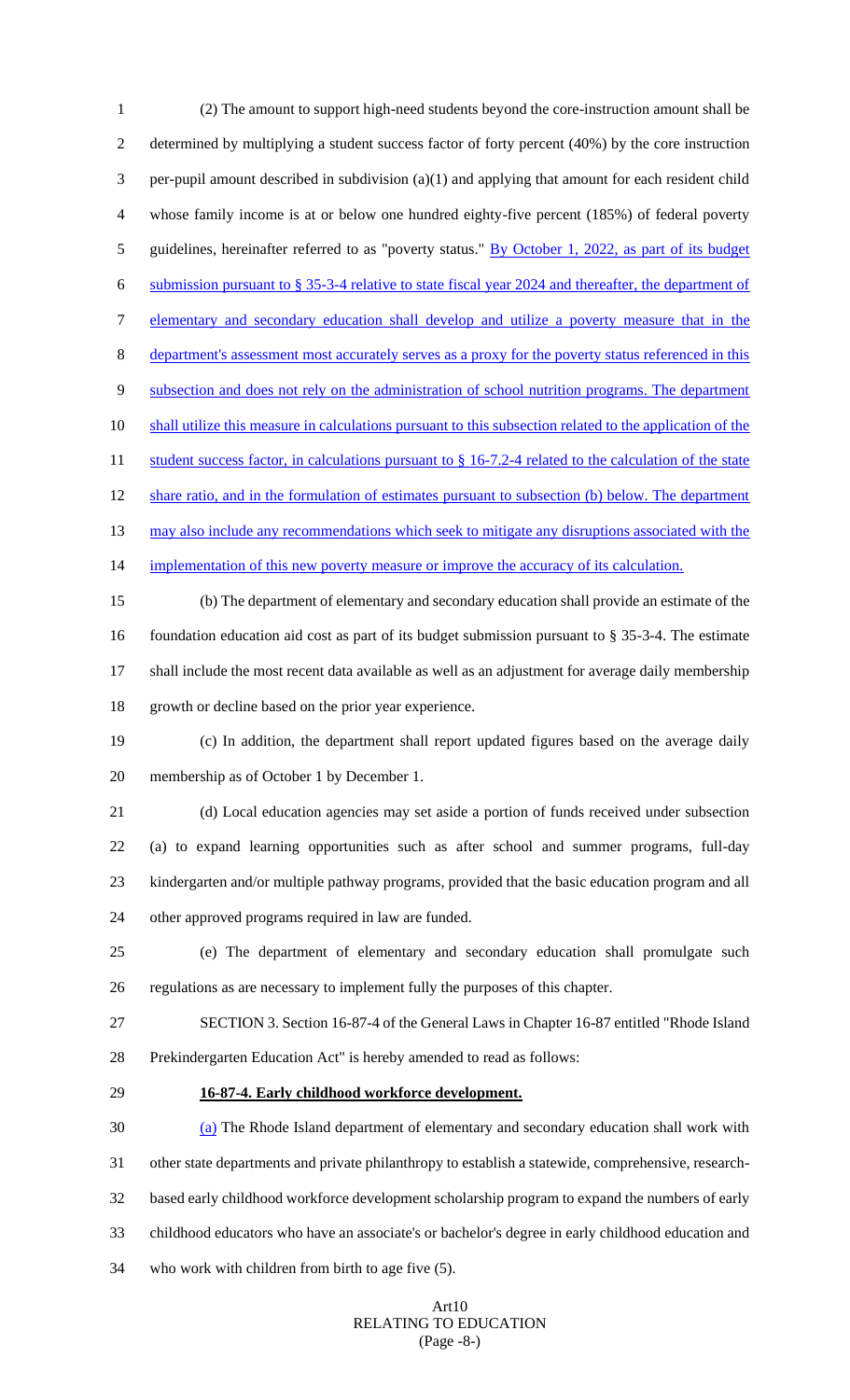(b)(1) In furtherance of the goals set forth in this chapter, no later than January 1, 2023, the governor's workforce board shall convene a working group comprised of representatives from the department of elementary and secondary education, department of human services, office of the postsecondary commissioner, the RI early learning council, organized labor and early childhood 5 education industry employers, whose purpose shall be to identify barriers to entry into the early childhood education workforce, and to design accessible and accelerated pathways into the workforce, including, but not limited to, registered apprenticeships and postsecondary credit for 8 prior work experience. (2) No later than April 1, 2023, the working group shall provide the general assembly with recommendations for addressing the barriers to workforce entry and implementing the solutions 11 identified by the working group; the recommendations shall outline any administrative and legislative action that would be required by participating agencies to implement the recommendations. SECTION 4. Chapter 16-87 of the General Laws entitled "Rhode Island Prekindergarten Education Act" is hereby amended by adding thereto the following sections: **16-87-6. Planning for prekindergarten expansion.**  17 On or before December 31, 2022, the department of elementary and secondary education, in collaboration with the department of human services and the children's cabinet, as established in § 45-72.5, shall submit to the governor, speaker of the house, president of the senate, and chairs 20 of house and senate finance and education committees, an annual growth plan to expand the state 21 prekindergarten program to five thousand (5,000) seats, for three- and four-year-old children, over five (5) years, beginning in FY 2024, as well as recommendations for achieving universal 23 prekindergarten in the state. The growth plan shall detail annual targets and projected funding 24 needs, as well as how the state will: (a) Equitably distribute prekindergarten funding to eligible providers; 26 (b) Ensure that access to infant and toddler care is not at risk as the state prekindergarten program is expanded; (c) Prepare, recruit and retain a highly-qualified early childhood workforce, including adequate wages for early childhood educators, regardless of setting; (d) Build capacity among new and existing providers to ensure quality standards are met in all settings; and, (e) Ensure providers in the mixed-delivery system have sufficient facilities to expand access to high-quality prekindergarten services. **16-87-7. Pre-kindergarten facilities.**

# Art10 RELATING TO EDUCATION (Page -9-)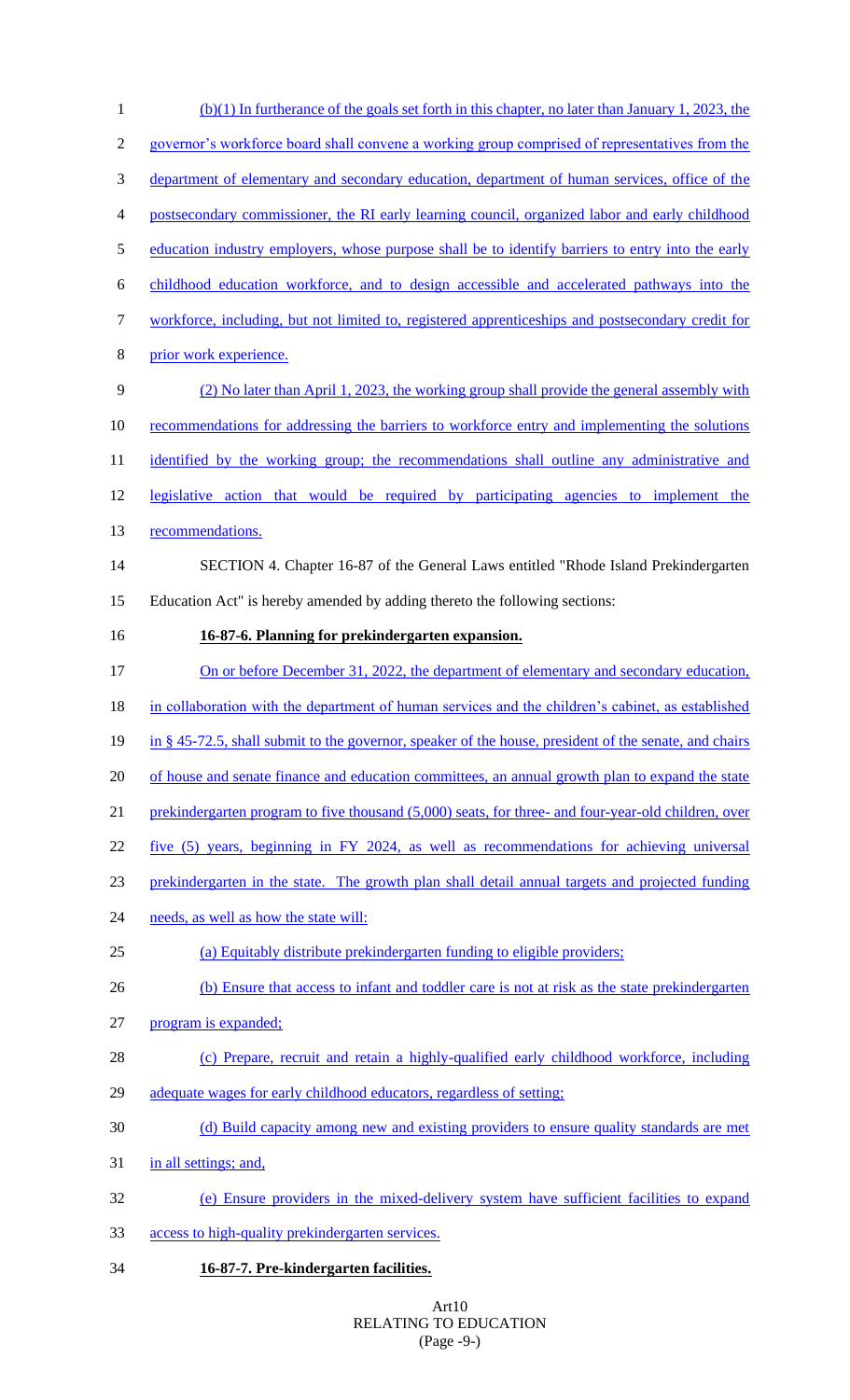| $\mathbf{1}$             | (a) No later than December 31, 2022, the department of human services shall provide the                   |
|--------------------------|-----------------------------------------------------------------------------------------------------------|
| $\overline{2}$           | speaker of the house and president of the senate with a report on the status of disbursement and          |
| 3                        | impact of capital funds made available by the early learning facilities general obligation bond           |
| $\overline{\mathcal{A}}$ | approved on March 2, 2021.                                                                                |
| 5                        | (b) The departments of elementary and secondary education and human services may also                     |
| 6                        | provide recommendations for programs and initiatives to ensure that early childhood education             |
| $\tau$                   | providers utilize facilities that meet licensing and facilities standards, in order to increase access to |
| $8\,$                    | high-quality prekindergarten learning environments. Programs and initiatives may include, but             |
| $\overline{9}$           | shall not be limited to:                                                                                  |
| 10                       | (1) Grant programs for facility planning and/or emergency facility maintenance;                           |
| 11                       | (2) Establishing strategic partnerships between local education agencies and community-                   |
| 12                       | based early learning providers to make use of available space in existing facilities; and/or              |
| 13                       | (3) Technical assistance for providers to access capital, navigate licensing standards for                |
| 14                       | facilities, and/or begin the facility improvement and development processes.                              |
| 15                       | SECTION 5. Title 16 of the General Laws entitled "EDUCATION" is hereby amended by                         |
| 16                       | adding thereto the following chapter:                                                                     |
| 17                       | <b>CHAPTER 87.1</b>                                                                                       |
| 18                       | EARLY CHILDHOOD GOVERNANCE WORKING GROUP                                                                  |
| 19                       | 16-87.1-1. Early childhood governance working group.                                                      |
| 20                       | (a) There shall be created an early childhood governance working group ("the working                      |
| 21                       | group") consisting of:                                                                                    |
| 22                       | (1) The director of the department of human services, or designee;                                        |
| 23                       | (2) The commissioner of the department of education, or designee;                                         |
| 24                       | (3) The commissioner of postsecondary education, or designee;                                             |
| 25                       | (4) The director of the department of health, or designee;                                                |
| 26                       | (5) The director of the department of administration, or designee;                                        |
| 27                       | (6) Chair of the children's cabinet, who shall be responsible for convening the working                   |
| 28                       | group; and                                                                                                |
| 29                       | (7) The executive director of RI Kids Count, or designee.                                                 |
| 30                       | (b) The working group shall convene any necessary subgroups of working group members                      |
| 31                       | and other stakeholders to inform and complete the early childhood governance recommendations              |
| 32                       |                                                                                                           |
|                          | required under this section.                                                                              |
| 33                       | (c) On or before October 1, 2023, the working group shall submit a report to the governor,                |
| 34                       | speaker of the house, president of the senate, and chairs of house and senate finance and education       |

#### Art10 RELATING TO EDUCATION (Page -10-)